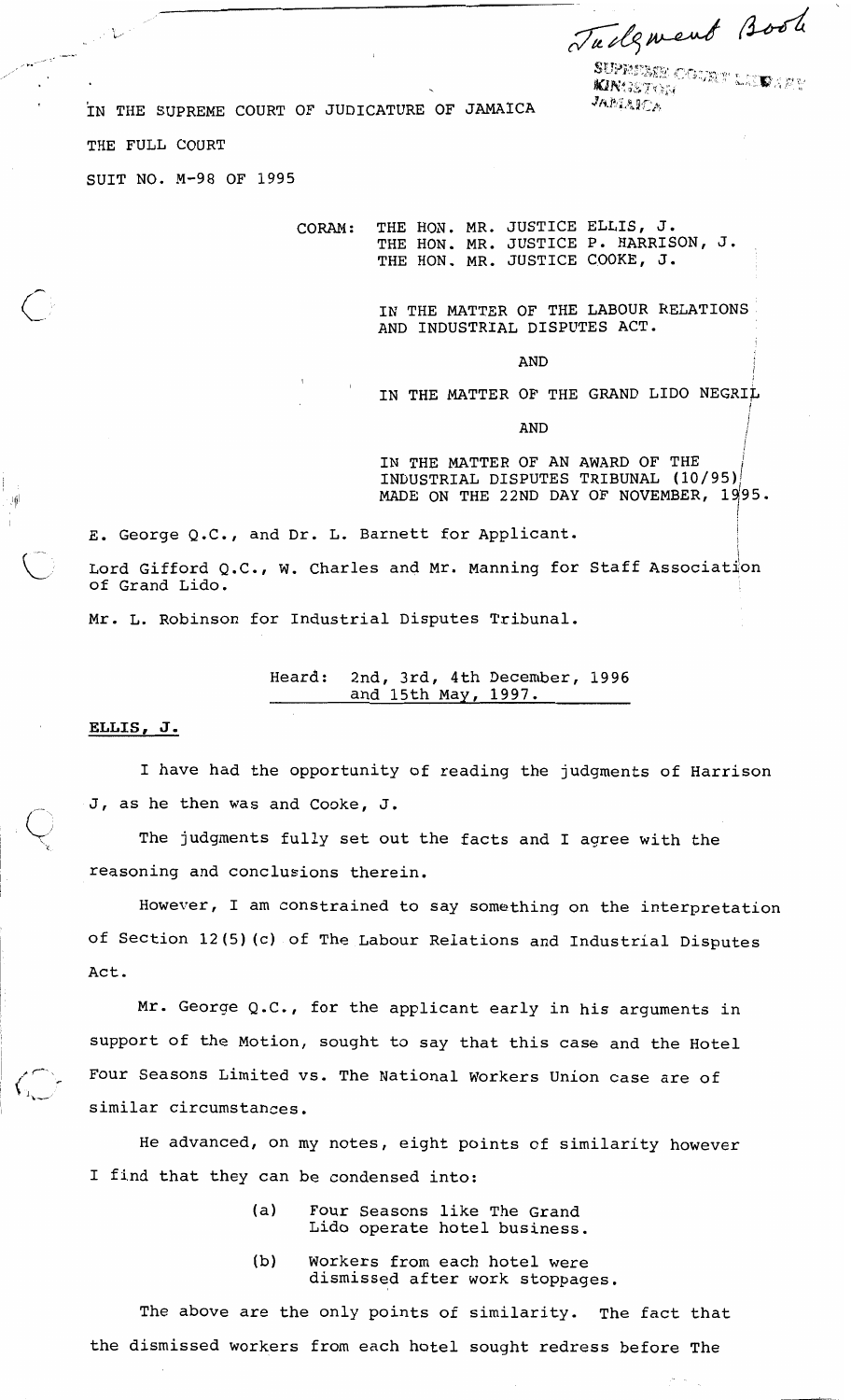Industrial Disputes Tribunal is not a point of similarity which is of relevance here.

I say so because it is manifestly clear that from its determination at the Industrial Disputes Tribunal until it was finally determined in the Court of Appeal, The Four Seasons case did not consider or interpret section 12(5)(c) of The Labour Relations and Industrial Disputes Act.

The instant case called for an interpretation of Section 12(5) (c) before the Industrial Disputes Tribunal. The Tribunal's interpretation is challenged in this court and Mr. George in his challenge has placed full reliance on The Four Season's Case.

Since that case contemplated and decided common law circumstances it cannot afford the applicant any support.

## Did the Tribunal act contrary to law in its interpretation of S. 12 (5) (c) and particularly the word "unjustifiable?"

At the outset let me say this. The Industrial Dispute Tribunal is a creature of statute. It has no inherent jurisdiction and is confined, in its determination of industrial disputes, within the statutorily conferred jurisdiction.

The applicant argued that the Tribunal acted outside the law when it interpreted "unjustifiable" as being synonymous with "unfair."

 $\bigcirc$ 

 $\bigcirc$ 

 $\mathcal{L}_{\text{max}} = \mathbf{f}^{\mathsf{T}}$ 

-

That impugned interpretation is in keeping with a similar one in **Exparte Yeast M. 26 of** 1984. That decision and interpretation in **Exparte Yeast** came as a result of extensive arguments as to the interpretation of "unjustifiable" in S. 12 (5) (c) . The decision has never been challenged, by way of appeal and in my opinion it remains good law.

I am in full agreement with the submissions of Lord Gifford and Mr. L. Robinson for the respondents that the Labour Relations and Industrial Disputes Act should be purposively interpreted. It is my opinion that a purposive interpretation of the Labour Relations and Industrial Disputes Act is essential for promoting good labour relations which is a relevant consideration under the Labour Relations Code.

 $\overline{2}$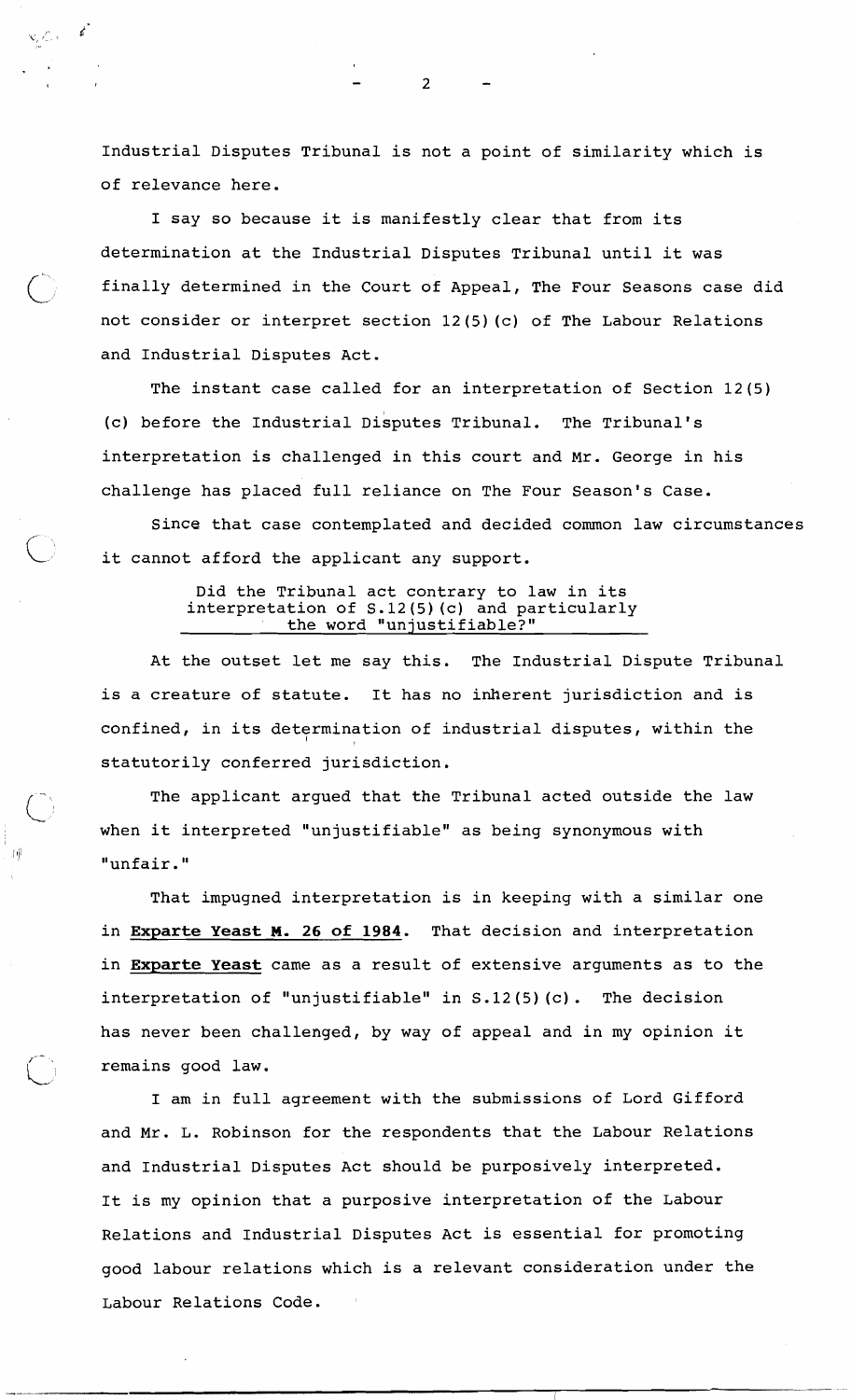I hold that the Tribunal properly and purposively interpreted the word "unjustifiable" within its statutory competence.

 $\frac{1}{2}$ 

I would therefore dism'iss the motion.

 $\mathbf{r}$ 

 $\mathbf{x}_i$  t.

 $\left( \begin{array}{c} \cdot \end{array} \right)$ 

 $\left\vert \cdot\right\vert$ 河川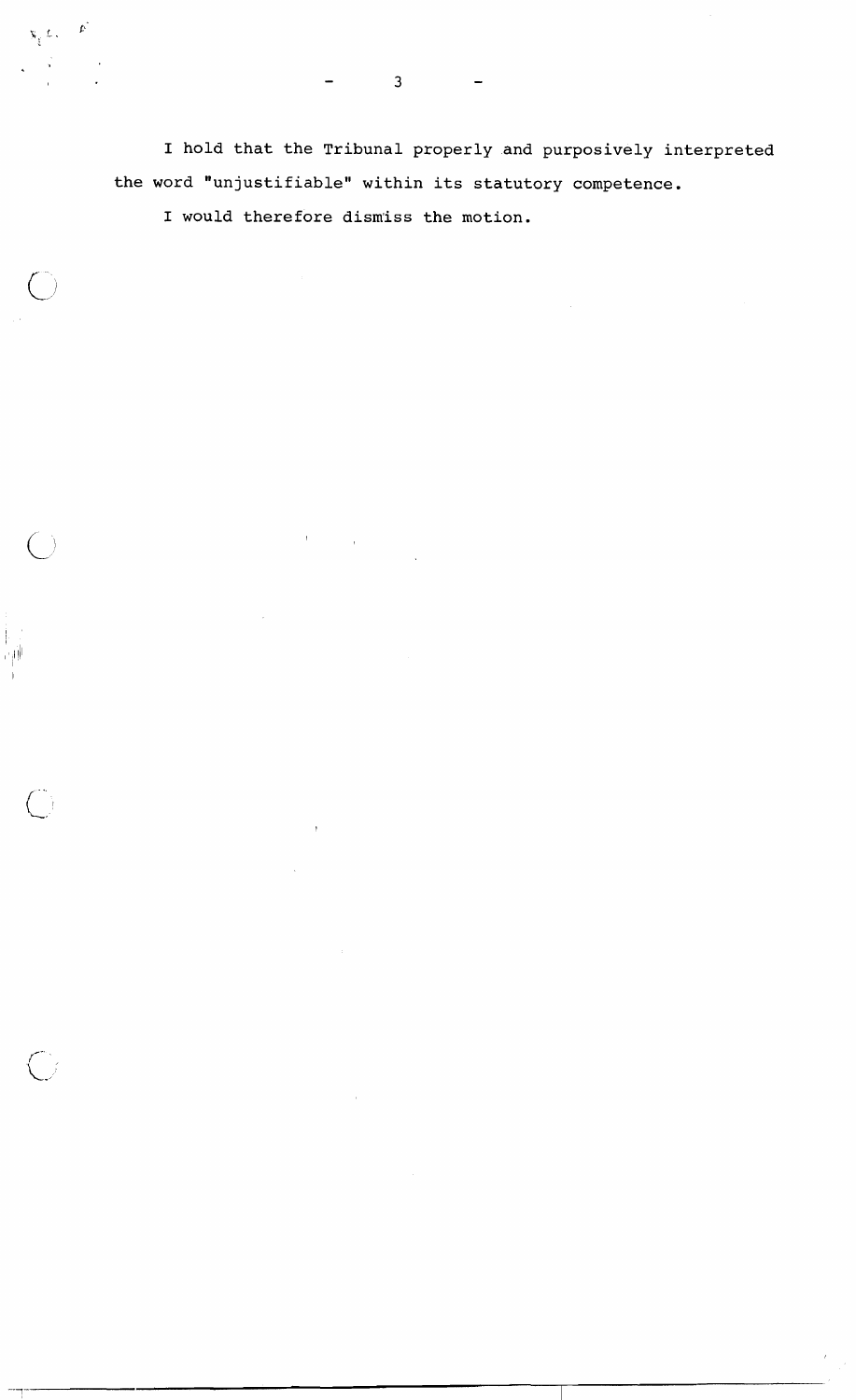## **Harrison P, J.**

 $\bigcirc$  ;

{'

By leave granted on the 24th day of October, 1995, application is made to this court by motion for an order of certiorari to quash the award of the Industrial Disputes Tribunal (the Tribunal) made on the 22nd day of November 1995 ordering the re-instatement of 225 employees of the Grand Lido Negril, and for an order of prohibition directing the said Tribunal not to implement the award.

The grounds upon which the applicant relies are,

- (1) that the tribunal in making its award misdirected itself in law, in the interpretation of section 12(5) (c) of the Labour Relations and Industrial Disputes Act (the Act) and in particular the word "unjustifiable" and that,
- no reasonable tribunal, in the face of the evidence presented would have made such an award, in that having found that the workers were "misguided and in violation of their contract when they refused and failed to resume their contractual duties" should not have held that the workers were unjustifiably dismissed because the understanding and compromise which the circumstances demanded ob initio and throughout."

In accordance with the provisions of section  $11A(1)$  (a) of the Act the Minister of Labour, Social Security and Sport referred to the Tribunal, the industrial dispute, with terms of reference, namely,

> "To determine and settle the dispute between Grand Lido Negril on the one hand and the Grand Lido Negril Staff Association on the other hand over the termination of the employment of Woshey Brown..." and others; (two hundred and twenty five (225) workers).

The relevant facts as found by the Tribunal, inter alia, are as follows:

Since 1991, the employees of the Grand Lido Hotel, Negril were presented by a staff association which signed a collective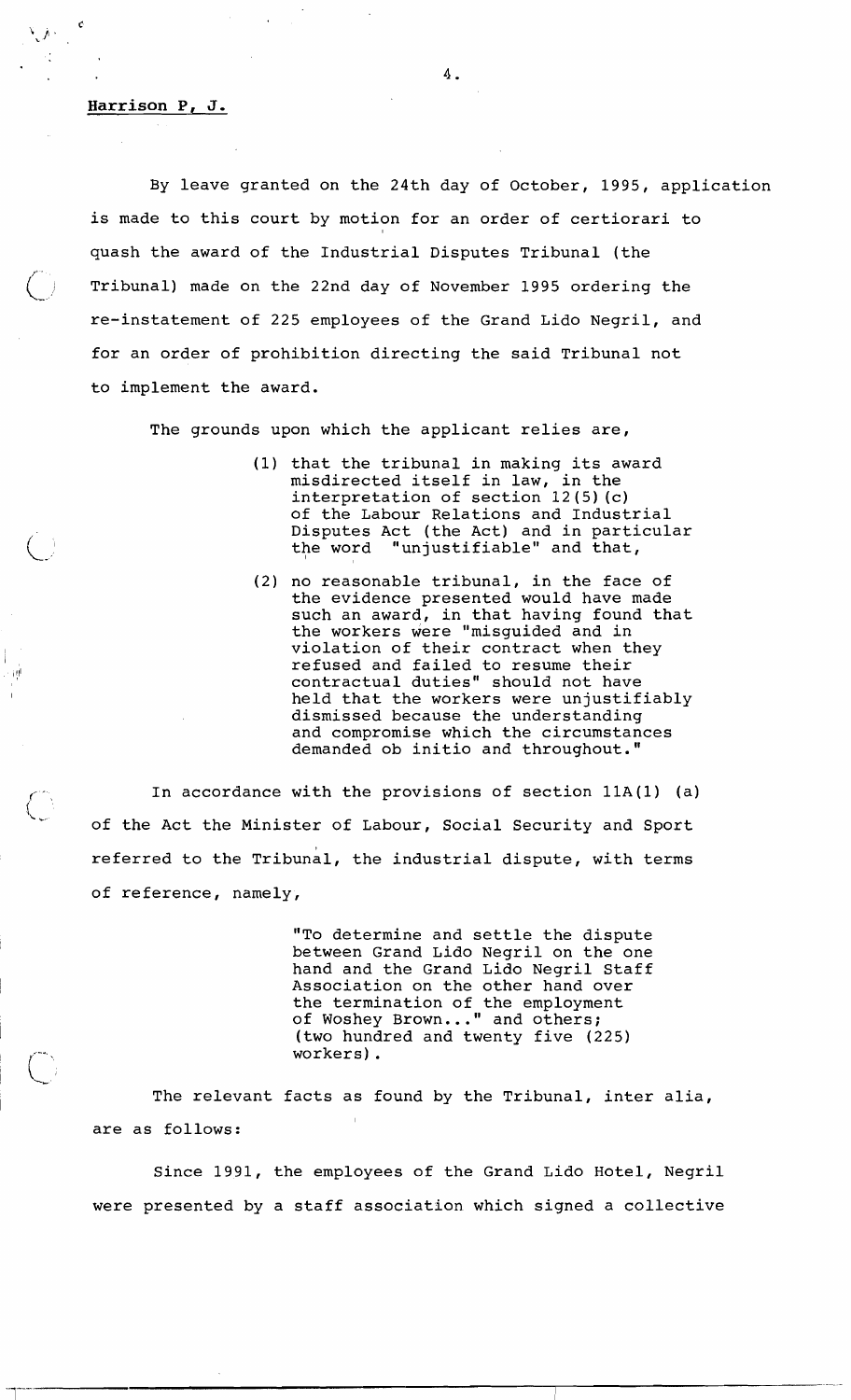labour agreement, on their behalf with Grand Lido, Negril, (the employers) on the 30th day of June 1991. This was amended and renewed. The expiry date was in March 1997. On the 29th day of December, 1994, during the currency of the said agreement, the Bustamante Industrial Trade Union claimed bargaining rights on behalf of the employees; the employers denied the claim and refused to have any discussions with the said Union. During the period January to the 28th day of March 1995 several employees were dismissed by the employer. The Tribunal stated,

 $\left| \cdot \right|$ 

"The Hotel says  $17-18$ ; the Association<br> $18-21$ . The Hotel admits that 15 of the The Hotel admits that 15 of these were members of the Association.... we find it difficult to dismiss the Association's perception of this "much higher than usual percentage of staff turnover coming as it did so quickly on the heels of the Bustamante Industrial Trade Union bid for representation ...."

On the 29th day of March 1995, ".... early .... the morning", Mr. Pearnel Charles, Vice President of the Bustamante Industrial Trade Union visited the hotel premises and asked one Mr. James, the general manager, to discuss with him matters concerning the workers. Mr. James refused to do so. Mr. Charles<br>notwithstanding the refusal, addressed the workers. This was without the knowledge or consent of the said manager.

On the said morning the workers who were assigned to the 7 o'clock shift work period changed into their work uniforms, punched their time cards and assembled at the entrance section of the premises awaiting a meeting with and an address by the said Mr. James, as they had been advised to do by Mr. Green, the president of their Association.

On the previous day, the 28th day of March, 1995, Mr. James having heard rumours of possible industrial action, on the 29th, he sent for Mr. GReen. There was "at least some understanding between Messrs. James and Green.... for the former to address the workers."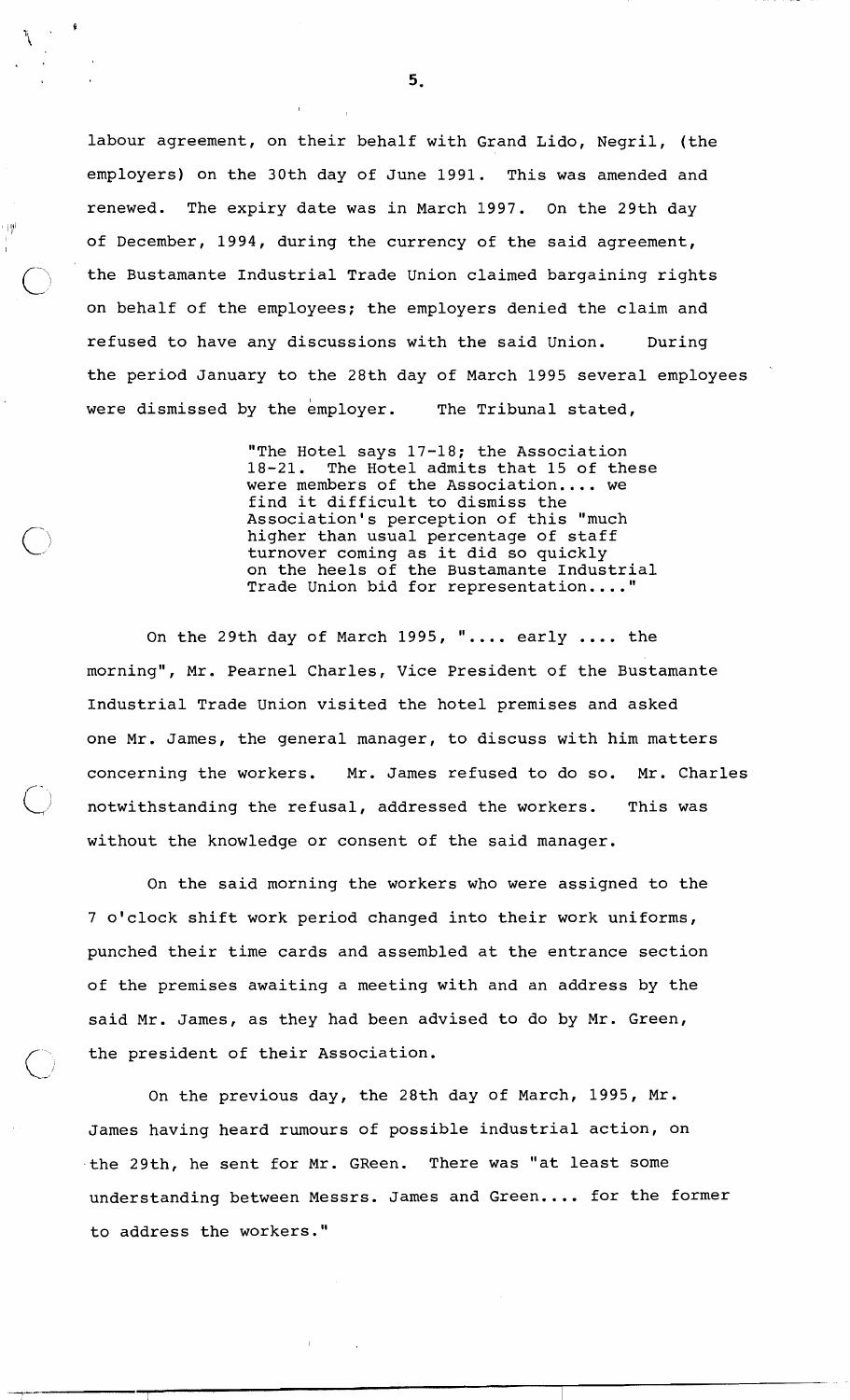On the said 29th day of March, having been told that industrial action was taking place, Mr. James spoke to Mr. Green, refused: to speak with Mr. Charles and addressed the workers.

Mr. James gave evidence to the tribunal that,

"Green asked him to address the workers. He did not say about what and he Mr. James did not ask him......"

The Tribunal found that the "address" to the workers was not what they the workers had expected; the substance of the address was,

> " I do not know why the gathering, but go back to work and I will either address you (some doubt re this) or meet with the representative of the Association."

At about 9:00 a.m. "the question of withdrawal of services and refusal to obey an'instruction to work became relevant", because after the "address" of Mr. James the employees did not resume working.

Between 10:30 to 11:OO Mr . James, the manager, sent written directives to the employees to resume working immediately or face disciplinary charges and offered to meet with "a representative" of the association, on resumption. The employees did not comply.

At a meeting at approximately 1:20 p.m. Mr. Green informed the manager that the workers were willing to return to work if he the manager would add to the said letter, as an assurance a "no victimization clause."

The applicant's case is that such a meeting was held "later that day .... between 10:30 a.m. and 2:00 p.m." but that the request was for a clause stiplulation "no more victimization and this request was made at 6:00 p.m.

 $6<sub>2</sub>$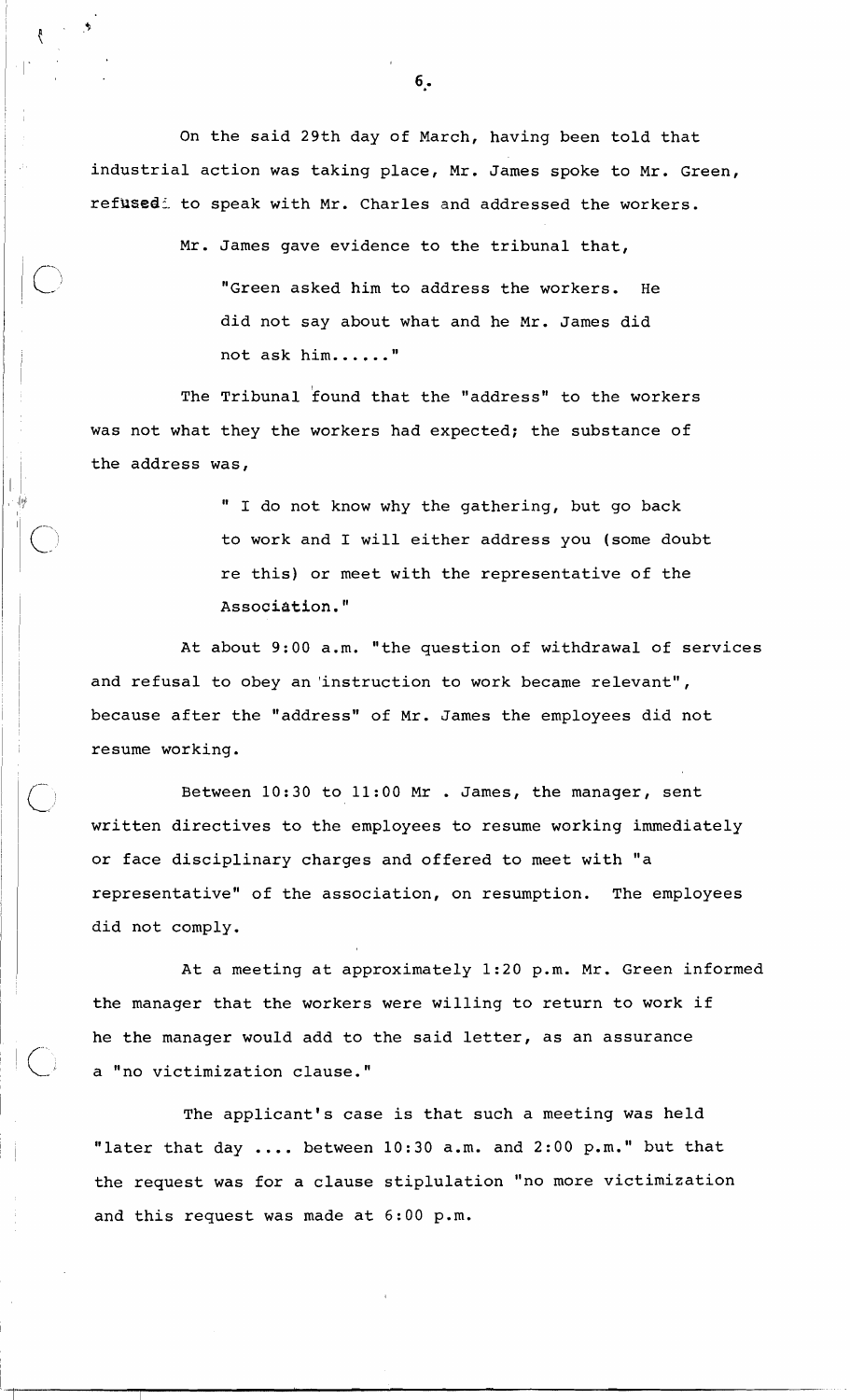The Tribunal found that the "no discrimination request" was probably made before 2:00 p.m. and that the manager denied the request claiming that there had been no prior victimization.

The Tribunal found that the said request of the workers was a reasonable one. ".... in keeping with industrial relations practice for work resumption agreements," and the denial of the request unreasonable.

Before the Tribunal Mr. Green stated that "between 2:00 and 2:30 p.m." he told the manager that the workers would resume "with or without the no victimization clause" at 4:00 p.m., "with the 3:00 p.m. shift, "the grace period being necessary to advise them of the agreement.

The manager, said that he suggested 3:00 p.m. for the resumption and that that was agreed.

The Tribunal found that,

"Many employees were due to commence work between 3:00 and 4:00 p.m. and it would not be unreasonable or out of line with practice for some time to be allowed to brief them on the day's events and the agreements reached. "

At 2:55 p.m. a meeting was held, in the office of the manager, who not having seen any activity for resumption at 3:00 p.m. advised Mr. Green that "as at 3:00 p.m. all the strikers were dismissed." The manager refused to withdraw the decision, in spite of Mr. Green's requests.

The manager gave evidence of four meetings after 3:00 p.m. namely at 4:30 p.m. when he was advised that the workers would not return to work unless represented by the Bustamante Industrial Trade Union, at 6:00 p.m. when the request for no victimization was made, at 6:45 p.m. when he was advised by Mr. Green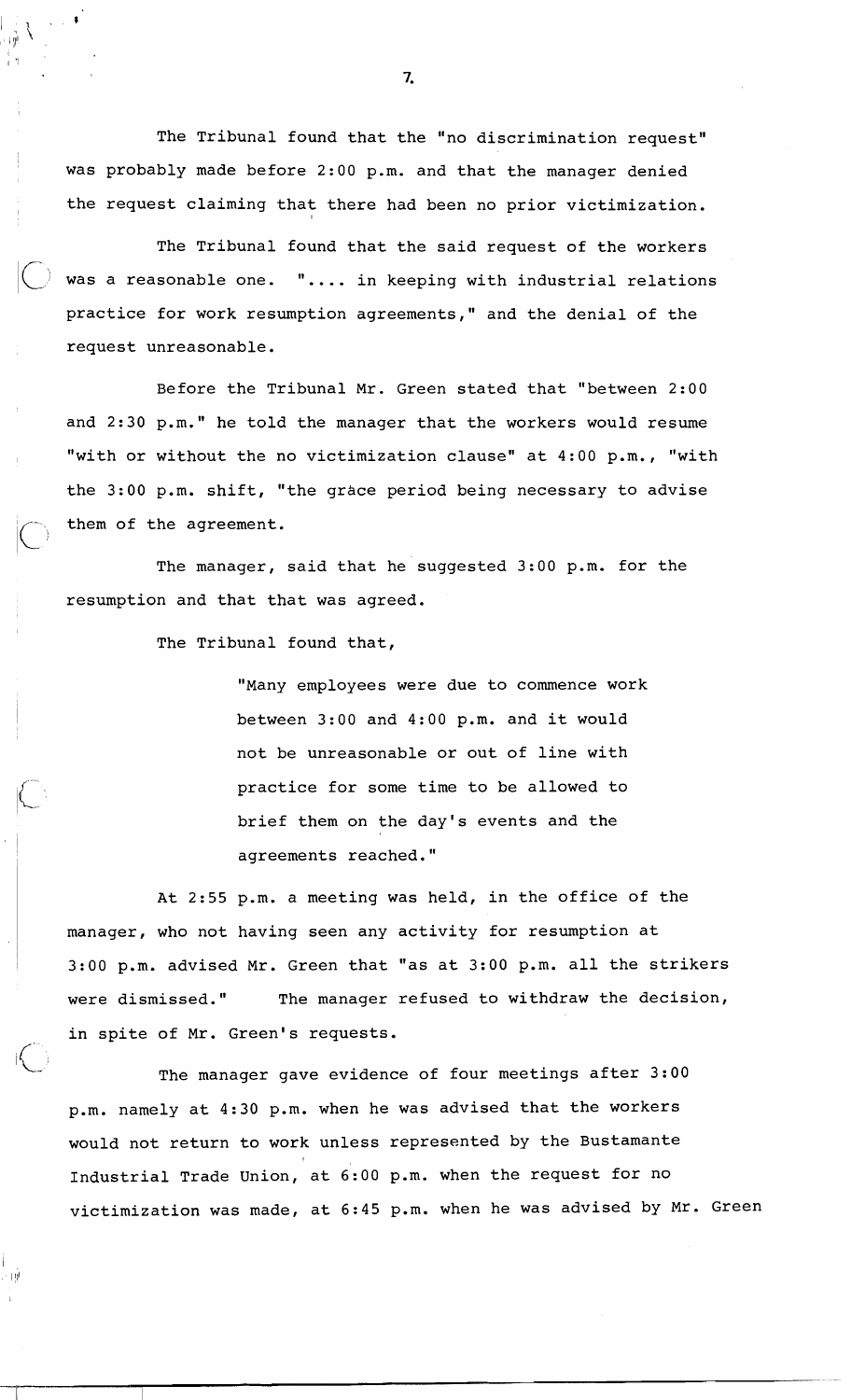of no return to work - and therefore "repudiation advised and accepted" by management and at 8:30 p.m. when - repudiation was accepted and terminations were confirmed. The employees' representative denied that such meetings took place.

Dismissal letters were prepared "late into the night of the 29th" and delivered to workers when they arrived on the morning of the 30th day of March, 1995.

 $\mathbb{R}_{\geq 0}$ 

f

The Tribunal found that there had been "a cessation of work, no violence, no damage to property and no threat to live and for personal comfort of thoe in the hotel"; that the workers were "misguided and in violation of their contracts when they refused and failed to resume their contractual duties....... on learning that the General Manager would not be addressing them as they had been led to believe." The Tribunal also found that there were mitigating factors in favour of the workers, namely, among others, their concern and insecurity in relation to their jobs, their disappointment in respect of the aborted meeting with the manager and their loss of confidence in their Association; that the employer failed to explain to the workers why the meeting and expected address by the manager did not materialize, refused to ageee to the "no victimization" clause and displayed "inflexibility concerning the '3:00 p.m' versus 'with the 3:00 p.m. shift' resumption, "and by doing so "did not demonstrate the understanding and compromise which the circumstances demanded ab initio and throughout."

The Tribunal said, in conclusion,

"Viewing the whole matter ... broadly and applying principles of equity and fairness we find that all the guilt is not to be laid solely at the door of the workers. Some responsibility for what transpired on the 2nd day of March, 1995 and what ensued on the following day must be attributed to the attitude of management. Therefore, even if at any time the Hotel had acquired a legal/contractual right of Summary Dismissal (and we make no such finding) it would be unreasonable and unfair to visit on the workers this severest of punishments."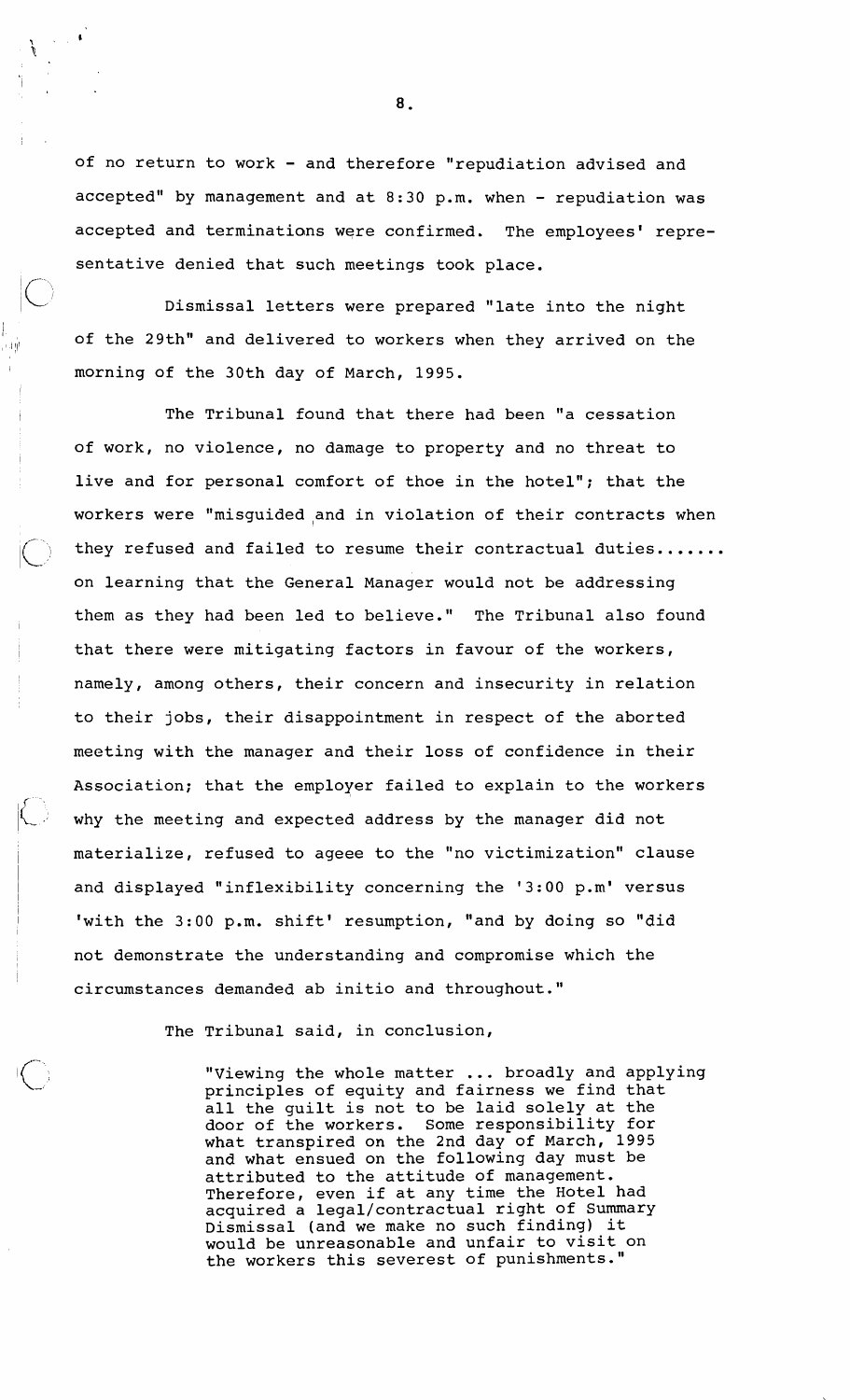The Tribunal then held that the 225 persons were dismissed, but unjustifiably, and in keeping with the wishes of the employees, ordered that they be re-instated.

Mr. George for the applicant submitted that although a valid collective labour agreement was in force, the employees did not conform to the requirement of section 6(2) of the Act, but took industrial action thereby committing a repudidatory breach of contract - the employer accepted the breach and dismissed the workers; therefore it was a justifiable dismissal; that the case, Hotel Four Seasons vs. The National Workers Union, Civil Appeal No. 2/84 delivered on the 29th day of March, 1985, having held similar circumstances that the dismissal of workers was justifiable, obliges the Tribunal to ascertain firstly whether the dismissal was lawful and thereafter whether justifiable or not and is not free to attempt a definition of the word "justifiable"; that the decision in Reg vs. The Minister of Labour & Employment, ex parte West Indies Yeast Co. Ltd., Suit No. M26184 delivered on the 26th day of July 1985, should not be followed because whereas justifiable is equated to lawful, under the English statutes, an employee cannot claim to be unfairly dismissed if guilty of a repudiatory breach which is accepted; he also relied on Mead's Unfair Dismissal, 5th Edition, page 99 and Sundry Workers (represented by the Antigua Workers union vs Antigua Hotel and Tourist Association [1933] 1 WLR 1250.

Dr. Barnett also for the applicant stated that the Tribunal, having found that there was a cessation of work by the employees and no breach of the contract of employment by the employer cannot condemn the employer for not succumbing to the unlawful action of the employees; that the employees were seeking to alter rights contrary to the existing agreement, while the employer was pursuing his contractual right and in those circumstances it is wrong to blame the employer; that

f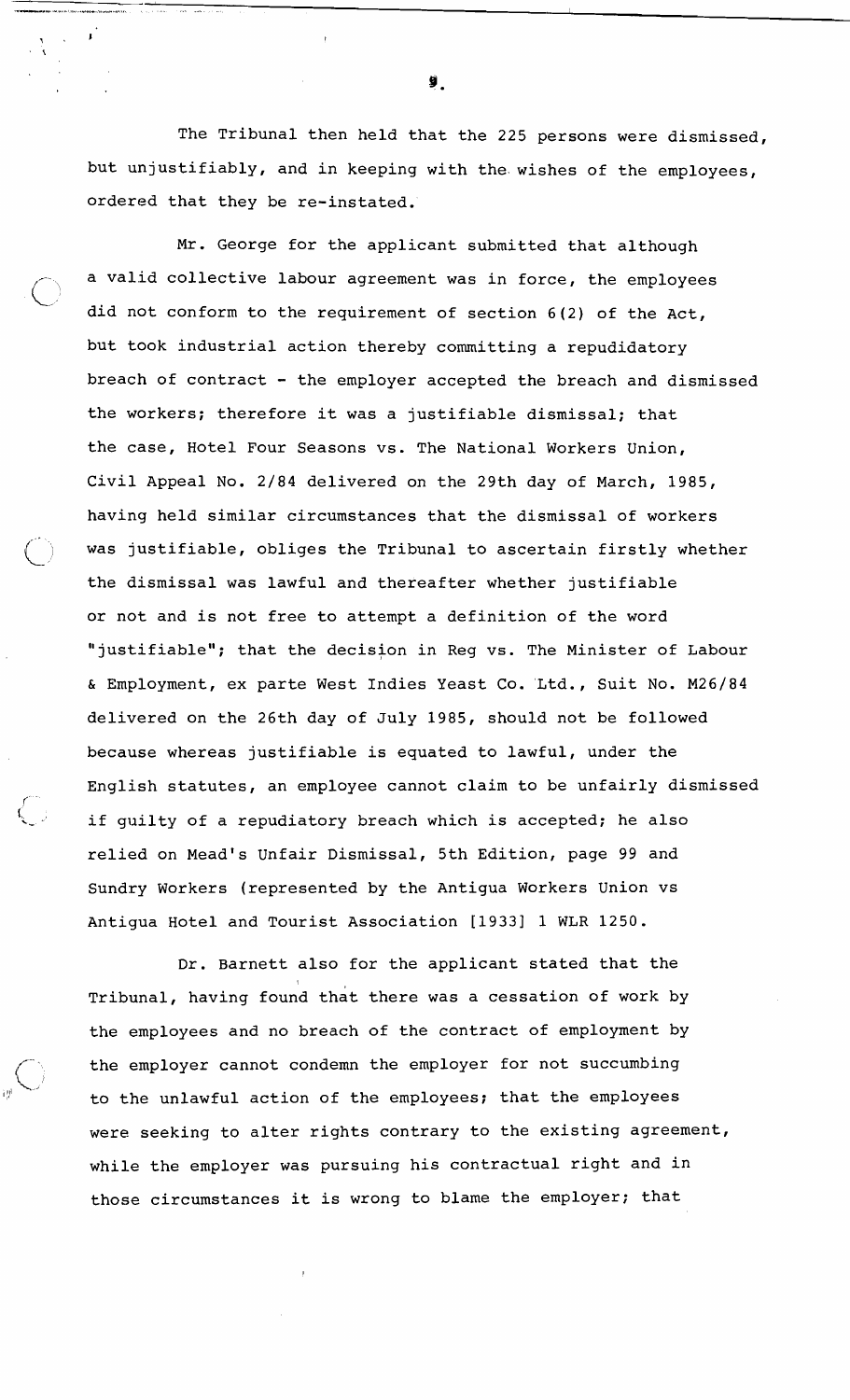the Tribunal should interpret the word "justifiable" as "a rational reason" and within the context of the Act. He relied inter alia, on, Justice in Dismissal (1962) by Hugh Collins, page 41, Mandla vs Lee [1983] 2 W.L.R. 620, Orphanos vs. Queen Mary College [1985] 2 WLR 703 and Morgan v. Atty. Gen. 36 W.I.R. 396.

 $\mathbb{R}_{\geq 0}$ 

Lord Gifford for the respondents argued that the word "justifiable" is not the same as "unlawful" as interpreted in the English statutes; that the Tribunal can find that a dismissal was lawful at common law but not justifiable under the statute and that the Tribunal did not misconstrue the word as used in the Act; that the Four Seasons case is authority for the proposition that in such a situation the workers are dismissed and does not oblige the Tribunal, in the instant case to say that the dismissals were justifiable; each case must be judged on its own facts and there are several differences between the Four Seasons case and the instant case; that the Tribunal has to determine dismissal which imports the consideration of the common law and then make its judgment as to justifiability and that the Tribunal in considering the point of law as to unjustifiability correctly applied the reasoning in Ex parte West Indies Yeast Co. supra. Mr. Charles adopted the arguments of Lord Gifford and submitted that the case of Morgan vs. Atty. Gen. supra, did not assist in the interpretation of the word justifiable.

Mr. Robinson, for the Tribunal submitted the facts have a limited relevant, namely, to determine if the findings of the Tribunal were so outrageous that no reasonable body such as the Tribunal, on those facts could arrive at the decision it did; that Parliament intending that industrial disputes be settled in a conciliatory fashion, gave broad powers to the Tribunal to decide the issue of "justifiability", which decision the court may examine; that the real issue is the interpretation of the Act which was correctly interpreted in the West Indies

 $1,0$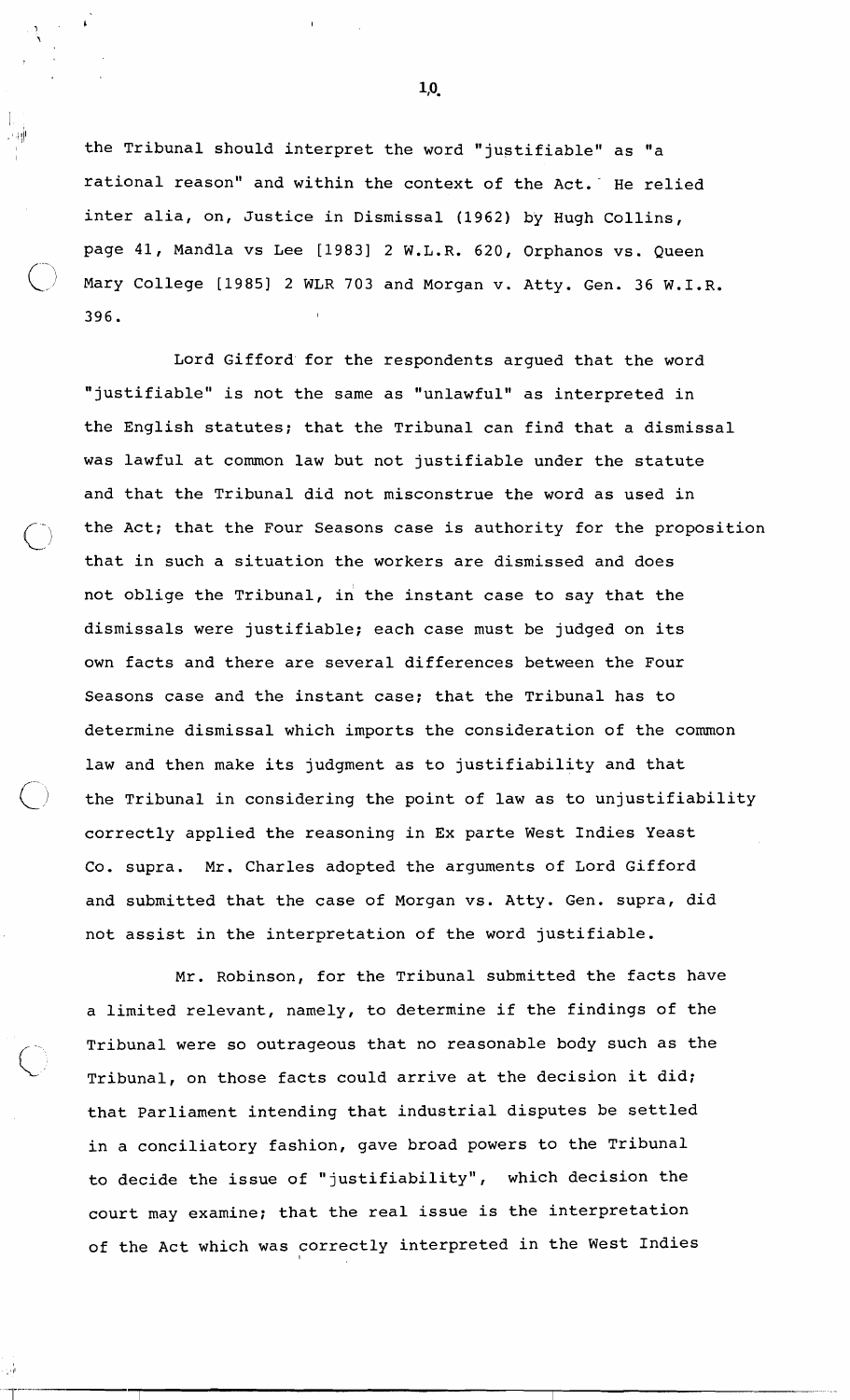least case and the Four Seasons case is irrelevant; that the said section gave substance to the "freedom to strike", not any longer being a criminal offence, and therefore a worker who was dismissed for being "on strike" had recourse to the Tribunal for re-instatement; that the Tribunal has to have regard to the common law to determine if a worker has been dismissed if a worker has been dismissed if that is an issue before it, but not in all cases; dismissal "triggers" the Tribunal's discretion under section 12(5)(c), depending on the terms of reference and it need then only determine whether it was justifiable, and it is irrelevant whether it is lawful'or unlawful; he concluded that the dicta of Smith, C.J., in the West Indies case, were not obiter, and should be followed, in that it held that "unjustifiable" means "unfair" giving the latter word its ordinary dictionary meaning.

Pursuant to the provisions of section llA(l)(a) of the Labour Relations and Industrial Disputes Act the Minister referred the dispute between "Grand Lido Negril on the one hand and the Grand Lido Negril Staff Association of the other hand", to the Industrial Disputes Tribunal for determination and settlement.

Section  $12(5)$  (4) circumscribes the effect of such a determination by the said Tribunal,

- "(4) An award in respect of any industrial dispute referred to the Tribunal for settlement -
	-
	- (a) ............<br>(b) ............<br>(c) shall be final and conclusive and no proceedings shall be brought in any
		- court to impeach the validity thereof, except on a point of law."

The Tribunal, found that,

- $(i)$  the 225 persons ... were dismissed by the Hotel
- (ii) all of such dismissals were unjustifiable and
- (iii) all 225 such persons wish to be re-instated.

AND

 $\mathbf{r}$ 

い地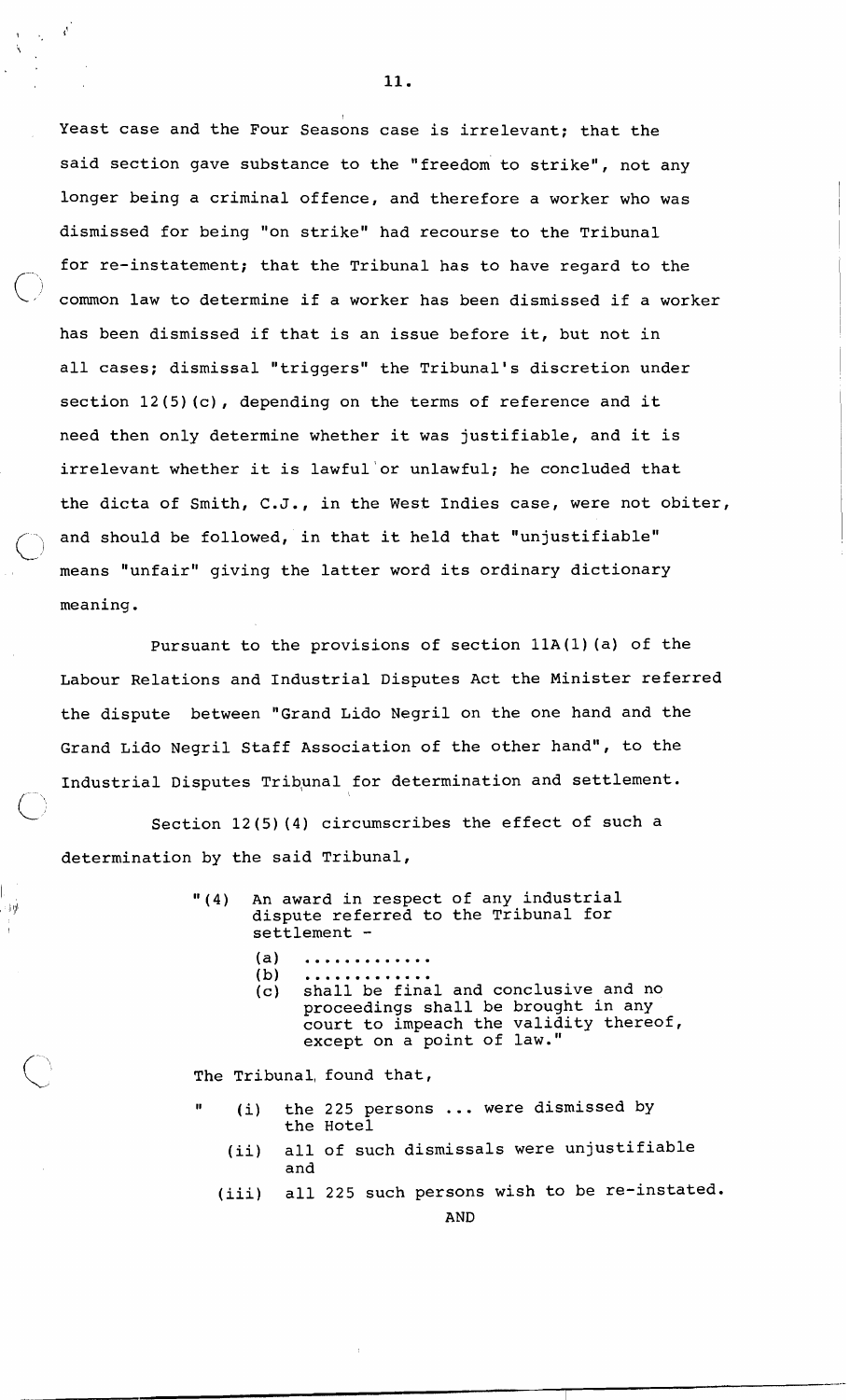The Tribuna,l orders the Hotel to re-instate all of the 225 persons ....."

The applicant challenges this award on the grounds that the Tribunal,

 $\overline{13}$ 

(a) misconstrued and misapplied the meaning of 'word' and "unjustifiable" under section 12(5) (c) of the act and therefore was in error in holding that it encompassed the considerations of the what as fair, just and reasonable,

and

(b) should not,have found as it did, because no reasonable Tribunal would have so found "in the face of the evidence presented to it"

The challenge mounted is therefore based on a complaint that the Tribunal acted illegally under the Act and unreasonably to the point of outrageousness in its award, and this Court is asked to bring up and quash the award and to prohibit its implementation. This Full Court is mindful that it has no appellate powers, but merely exercises a supervisory jurisdiction in the exercise of its functions.

Section 12 (5) (c) of the Act reveals the power of the Tribunal relevant to these issues; it reads

> "(5)Notwithstanding anything to the contrary, where any industrial dispute has been referred to the Tribunal -

- (a) ..........
- (b) ...........
- (c) if the dispute relates to the dismissal of a worker the Tribunal, in making its decision or award,
	- (1) shall, if it finds that the dismissal was unjustifiable and that the worker wishes to be reinstated, order the employer to reinstate him, with payment of so much wages, if any, as the Tribunal may determine;

It is not in dispute that the workers were dismissed;  $\frac{1}{1+\frac{1}{2}}$  the Tribunal so found.

> At common law, an employee who withdraws his services without cause is in breach of his contract of employment but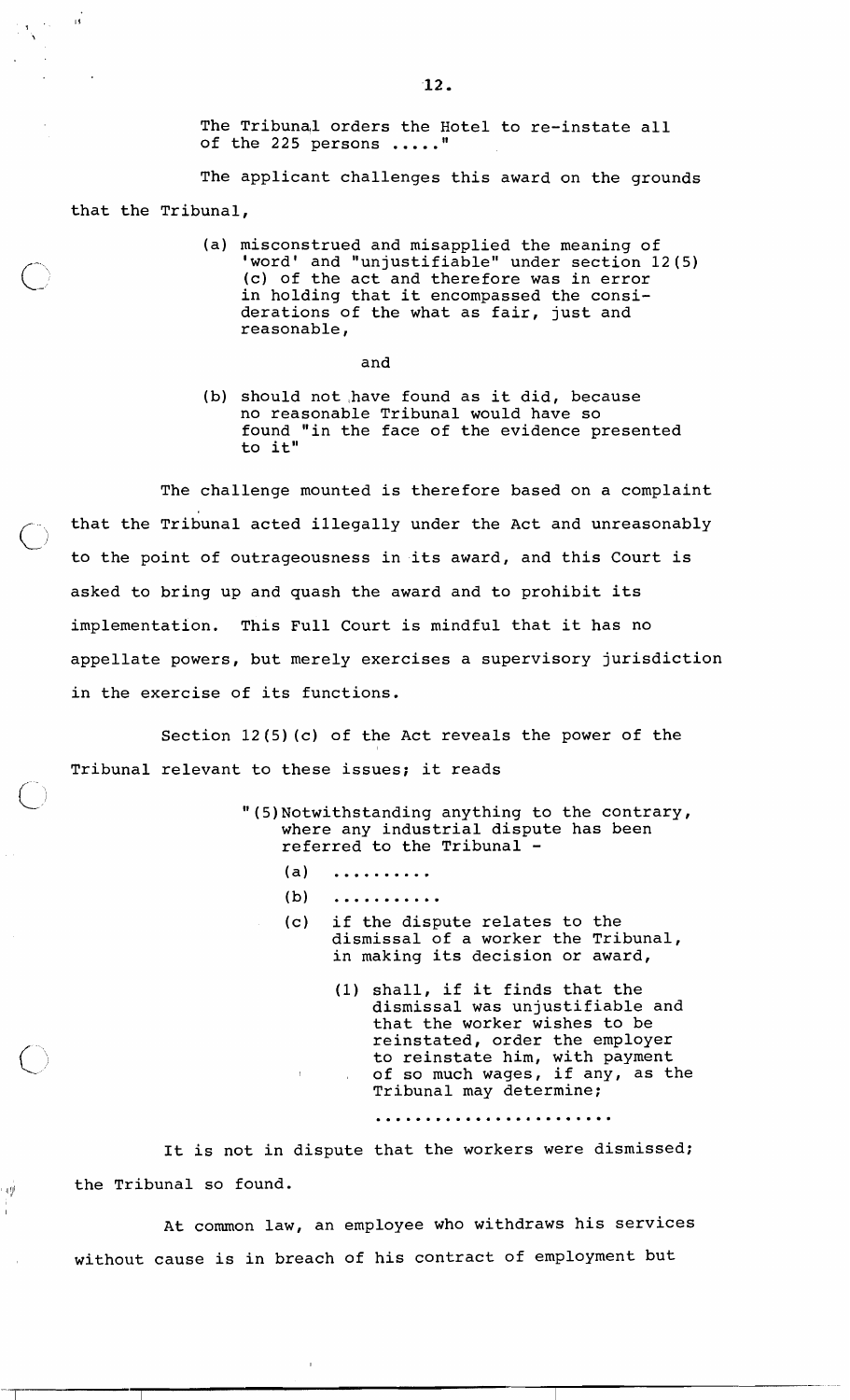this repudiatory breach does not bring the contract to an end. If the employer choses to exercise his option and accepts this repudiatory breach that terminates the contract and the employee is dismissed. This is still the law.

 $\Delta \Sigma_{\rm eff}$ 

The tribunal recognized and accepted this to be the law when it stated,

> We understand, accept and are obviously bound by the Four Seasons decision that at common law -

- (a) 'the withdrawal of services which had been bargained for can and does constitute a repudiation of the contract of employment.....
- (b) ..... such repudiation triggers an Employer's right to dismiss workers who so strike.'

Such a dismissal is a lawful dismissal. However the fact that a dismissal is lawful is not the determinant of the issues in question. The statute, and in particular section 12 (5)(c) is concerned with, not the lawfulness of the dismissal but its justifiability.

Counsel for the applicant concedes, and I agree, that the word "justifiable" is synonymous with "unfair".

Useful assistance is afforded by the dicta of Smith, C. **J.** in the case Ex parte' West Indies Yeast Co. Ltd. , supra, in his interpretation of "justifiable" in the Act, with an examination of the word "unfair" in industrial relations in the  $1$ <sup>"</sup> United Kingdom.

> Referring to the author, Harvey on Industrial Relations and Employment Law, he said,

> > "Dealing with the topic 'Dismissal at common law- lawful and wrongful', the view is expressed In paragraph 11 (28.01) that even if a dismissal In paragraph it (20.01) that even it a dismissar<br>is justified at common law, it is not necessarily Is justified at common law, it is not necessary<br>justified under the statute: it is possible for the employee to succeed in a complaint of unfair dismissal even if he would lose in an action for wrongful dismissal."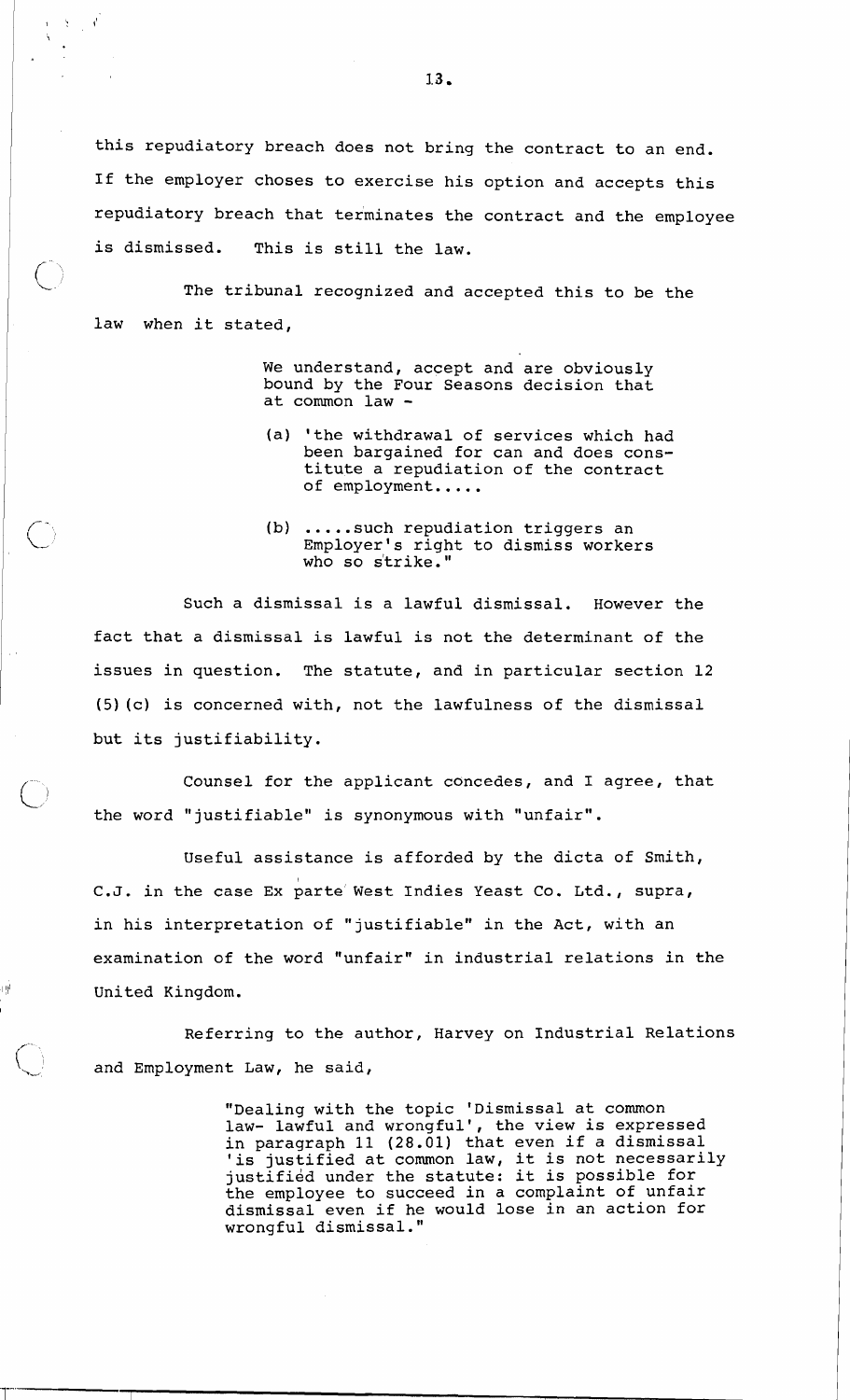He qouted the relevant statute, the Employment Protection (Consolidation) Act 1978 (U.K.) and continued,

> "Then, dealing with the topic "The Impact of Unfair Dismissal, the learned author says at para ll(29.20)

"The provision of unfair dismissal protection was designed to achieve a number Together with the contracts of Employment Act 1963 and the RPA .... it marked a trend towards recognizing that the employee has an interest in his job which is akin to a property right. A person's job can no longer be treated purely as a contractual right which the employers can terminate by giving the appropriate contractual notice........... in essence (unfair dismissal) differs from the common law in that it permits tribunals to review the reason for the dismissal. It is not enough that the employer abides<br>by the contract. If he terminates it in by the contract. If he terminates it in<br>breach of the Act, even if it is a lawful termination at common law, the dismissal will be unfair. So the Act questions the exercise of managerial prerogative in a far more fundamental way than the common law could do."

Smith, C.J, then referred to the Oxford English Dictionary, and the meaning of the word "unfair" which is equated to "unjust", and the word "unjust" which means, "Not in accordance with justice ,,or fairness", quoted Dalghish, J, at page 52, in Re Kempthorne Prosser & Co.'s New Zealand Drug Co. Ltd. (1964) at page 250) who also declared that an act can be "unjust" when it is not in accordance with justice or fairness", and continuing said,

> "In my opinion, in the senses in which they are used S. 12(5) (c) of the Act and in the corresponding U.K. legislation, the words 'unjustifiable' and 'unfair' are synonymous and the use of one rather than the other merely shows a preference<br>of the respective draftsmen. In my of the respective draftsmen. judgment, "unjustifiable" in the section refers to the reason for the dismissal and<br>not the dismissal itself. The tribunal not the dismissal itself. therefore, had jurisdiction to hear the complaint of the dismissed workers in this case ......"

I am therefore of the view that a dismissal may be lawful at common law but still not justifiable under the statute. Section <sup>I</sup>12(5)(c) does not direct itself to the lawfulness of the dismissal. It is therefore not necessarily a pre-condition for the Tribunal

<sup>I</sup>Ill

ήÀ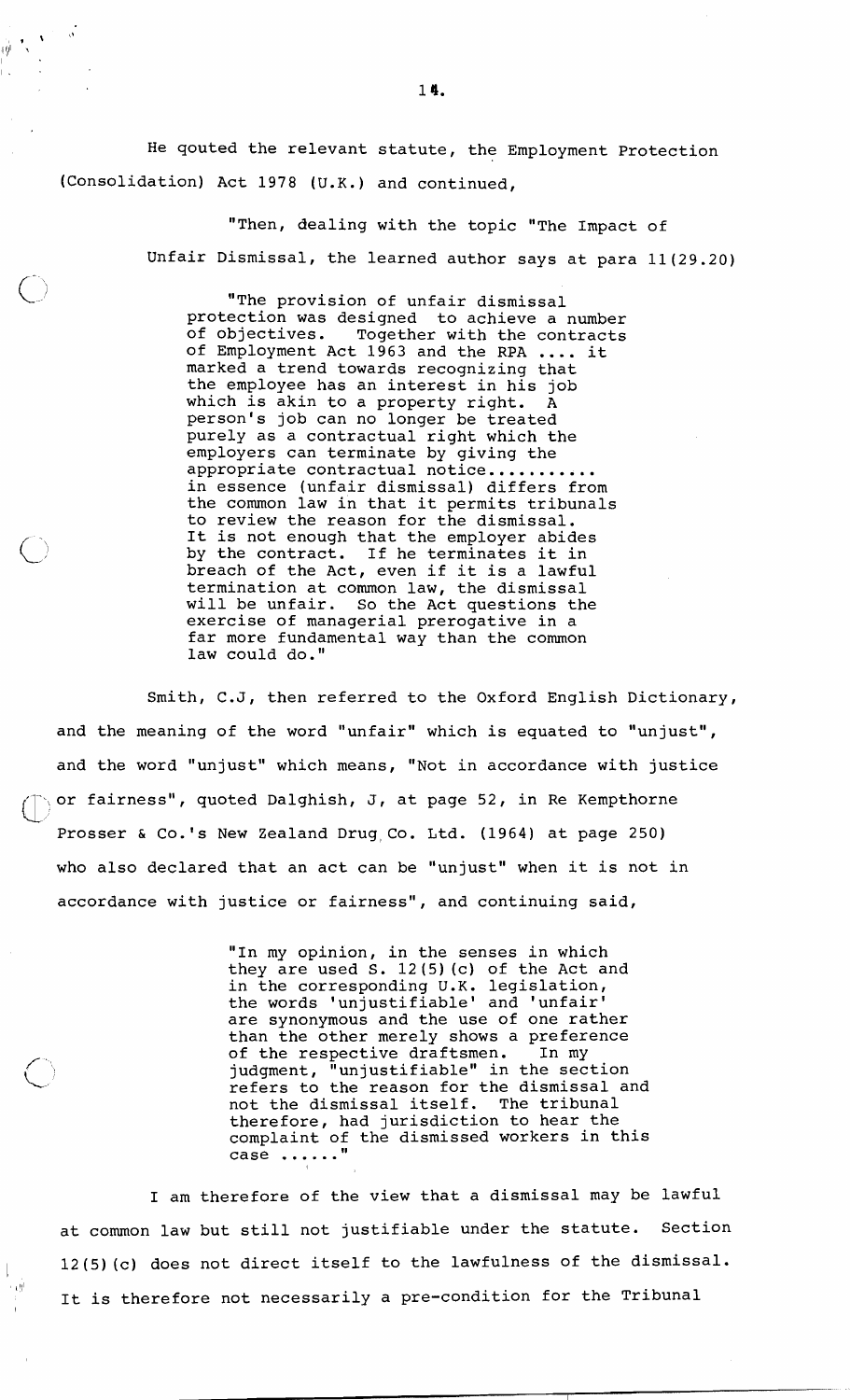to determine the lawfulness of the dismissal before it decides whether or not it is justifiable. The section is not a restatement of the common law, nor is it a variation of the common law. The section grants reliefs which are unknown to the common law, namely, reinstatement, section 12(5)(c)(i)and compensation, section 12(5)c(ii); reinstatement is repugnant to the common law, being the enforcement of performance of personal services. The Tribunal was never intended to be a body set up to interpret and enforce the common law.

The Act as passed conveys a conciliatory tone; section 3, referring to the draft of a labour relation code, required such a code to contain:-

> "such practical guidance ... for the purpose of promoting good labour relations in accordance with -

- $(a)$  .............
- (b) the principle of developing and maintaining orderly procedures in industry for the peaceful and expeditious settlement of disputes by negotiation, conciliation or arbitration."

The Tribunal while obliged to take account of the provisions  $\mathcal{I}_{\mathbb{P}}(\bigcup_{\mathbb{P}}$  of the code is further required to,

> "encourage the parties to endeavour, to settle the dispute by negotiation or conciliation ... and .... by assist or conciliation... and .... by assist<br>them ..."  $12(5)$  (b).

The Tribunal is therefore removed from the strictness of the common law courts. I do not agree that because "justifiable" is equated to fair and under the English statutes, whenever the employee is dismissed for repudiatory conduct he cannot claim to be unfairly treated, therefore the decision in ex parte West Indies Yeast Co. should not be followed. The latter is a statutory provision in England, vide Harvey on Industrial Relations and Employment Law, para. 2024 (D1174), that does not appear in the Jamaican Act: on the contrary section 12(5)(a)(i) contemplates that such action may actively exist, in some circumstances.

 $\chi^2$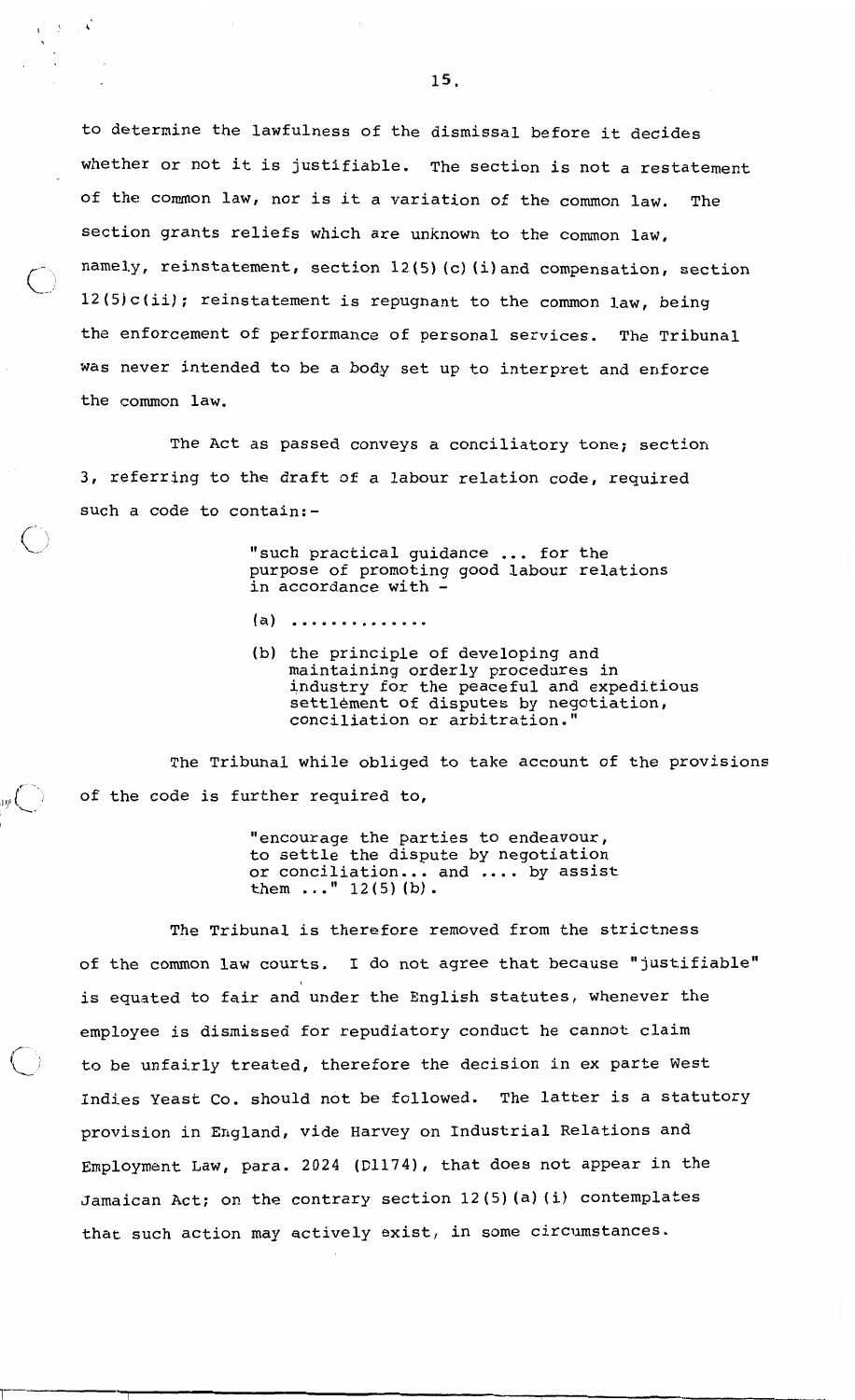Furthermore, although the decision is based on a statutory provision, the Race Relations Act, 1971, in the case of Heath et al vs J.F. Longman [1973] 2 All E.R. 1228, it was held that when the employer is told that a strike is over, it was unfair for him during the rest of that calendar day to dismiss<br>
the employees who had taken part in the strike.

 $\ddot{\phantom{a}}$ 

Even if the dismissal is lawful, the Tribunal is obliged to go on and consider whether or not it was justifiable. The The Tribunal in the instant case, seemed to have recognized this. It referred to the judgment of Smith, C.J, in M10/81 Jamaica Broadcasting Co. in which he quoted Stephenson, L.J. in Chappel et al v. The Times Newspapers Ltd. [1975] 2 All E.R. 233 as saying,

## "The workman now has statutory rights including a right of compensation for dismissal which though lawful is unfair."

The word "justifiable" has to be interpreted in its ordinary dictionary meaning, and construed in the context of the tenor of the Act, viewing it as a whole and embracing what Parliament in its enactment sought to achieve in the climate of industrial relations in Jamaica; the word connotes fairness and just behaviour, taking into consideration all the circumstances of the case, including the conduct and actions of the parties at the relevant periods. The interpretation given to the word "unjustifiable" in and other cases, is not exhaustive, and must be viewed in the context of the particular case.

Contrary to the submission of counsel for the applicant, I do not agree that the Four Seasons case, is relevant to the instant case. It was concerned only with whether or not the employees were in fact dismissed, the issue at common law, and not with justifiability, the statutory issue - section 12(5) (c). In so far as Campbell, J, found that the dismissals were justifiable he based it on the facts that case "in the circumstances" which portrayed no mitigating factors in favour of the employees,

 $16.$ 

毒化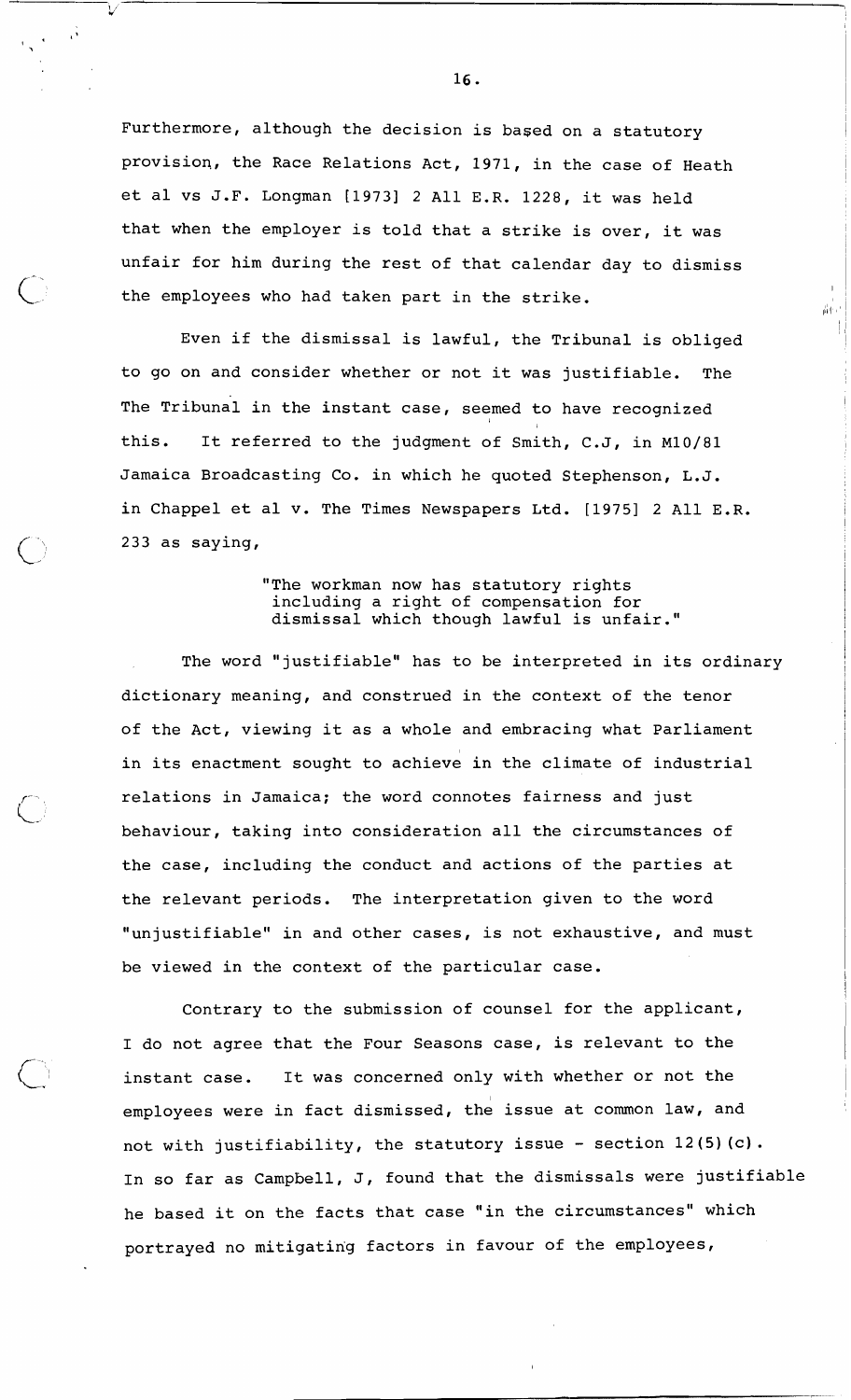nor unjust acts on the part of the employer. The interpretation and effect of Section  $12(5)(c)$  were not there considered by the Court of Appeal. The case of the Ex parte West Indies Yeast Company supra, is binding on the Tribunal and the said Tribunal properly interpreted the provisions of the said statute as to justifiability by taking into consideration the action of the employees and the conduct of the employer as regards fairness, reasonableness and just behaviour.

As a consequence this court has to examine the facts to ascertain whether or not the Tribunal had before it evidence from which it could have arrived at the decision it did.

I

The Tribunal found inter alia that the "no victimization request was made by the workers representative Mr. Green "probably before 2:00 p.m.; this was in the context of the workers willingness to resume work. The workers had not yet resumed working but had obviously resiled from their previous posture of not doing so until addressed by their employer - reconciliation was "at hand", the manager and Mr. Green were still in dialougue and therefore justifiability has to be considered in the circumstances of the particular case and not in an atmosphere of clinical isolation.

Although finding that the workers were "in violation of their contract" of employment, the Tribunal found mitigating circumstances in the employees favour and a failure to "demonstrate the understanding and compromise which the circumstances demanded", on the part of the employer, among other matters.

Certainly, this lack of flexibility and absence of the spirit of compromise on the part of the applicant, as detailed by th conciliation of the Act could properly be relied on by the Tribunal.

The Tribunal had before it ample evidence on which it Could arrive at the conclusion which it did, namely, that the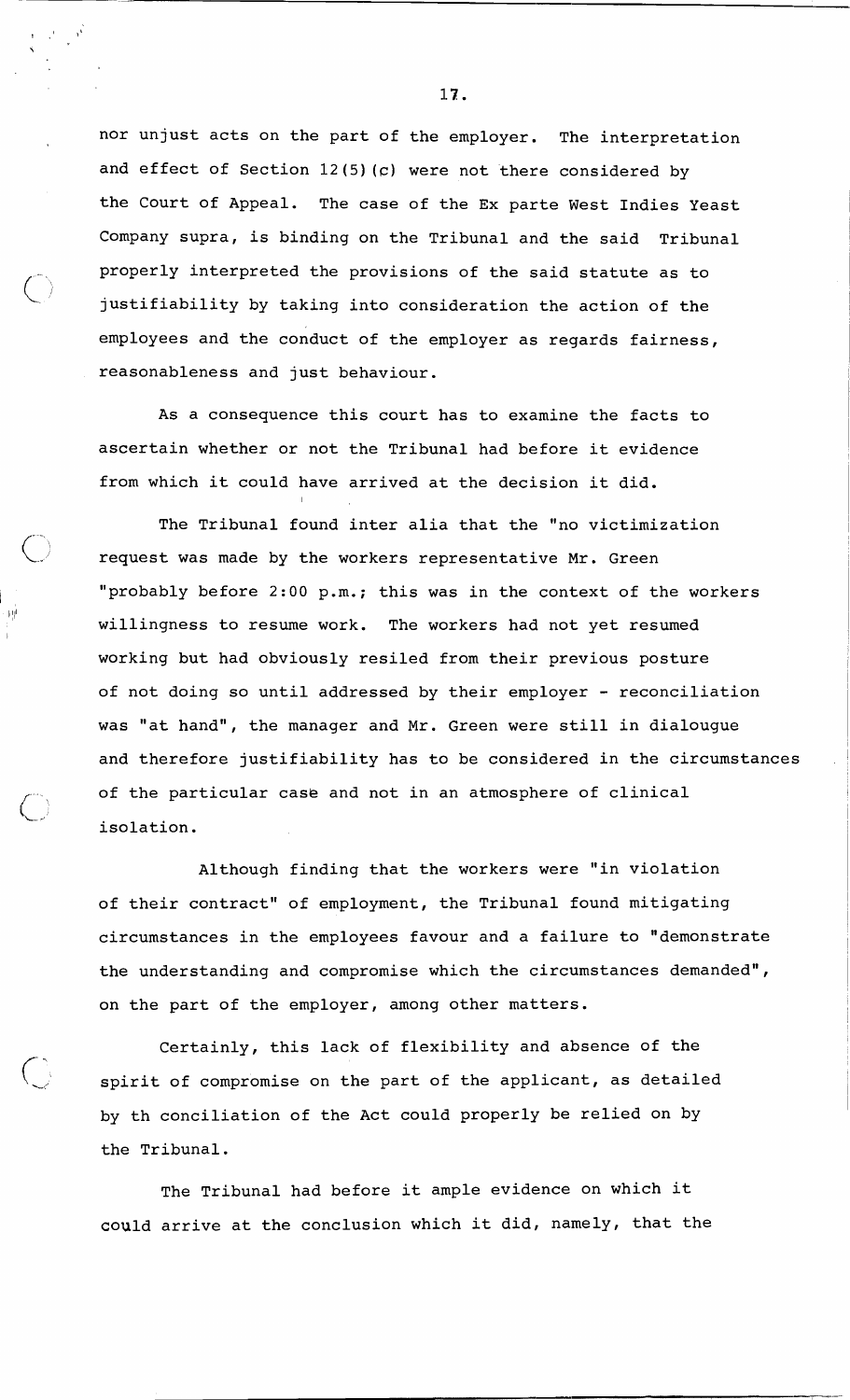**action of the employer was not justifiable. It did not act unreasonably.** 

 $\mathcal{A}$ 

 $\left\langle \cdot \right\rangle$ 

 $\binom{1}{2}$ 

اړن

**I agree with the finding and the order of the Tribunal. I would refuse the application.**